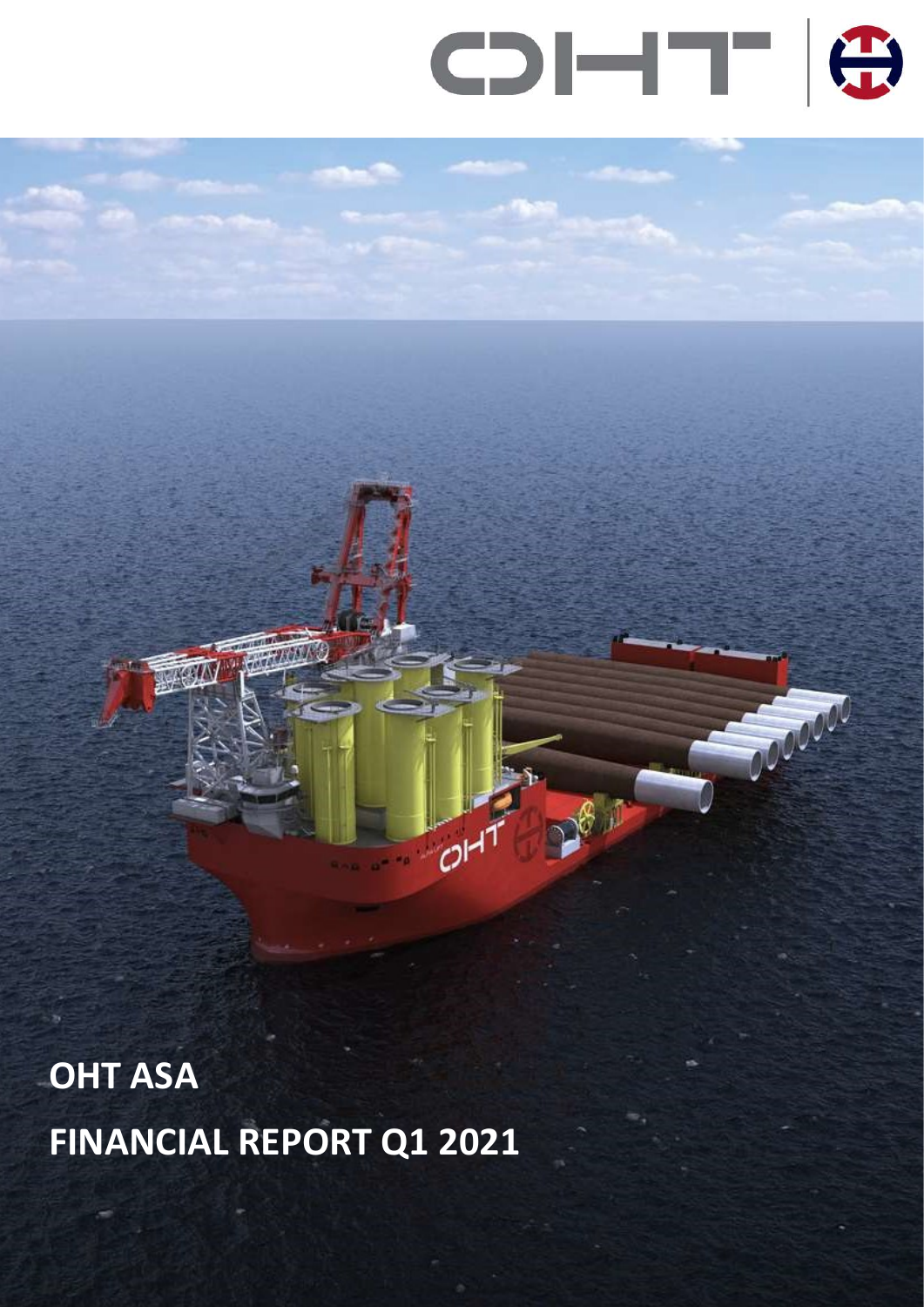

# **CONTENTS**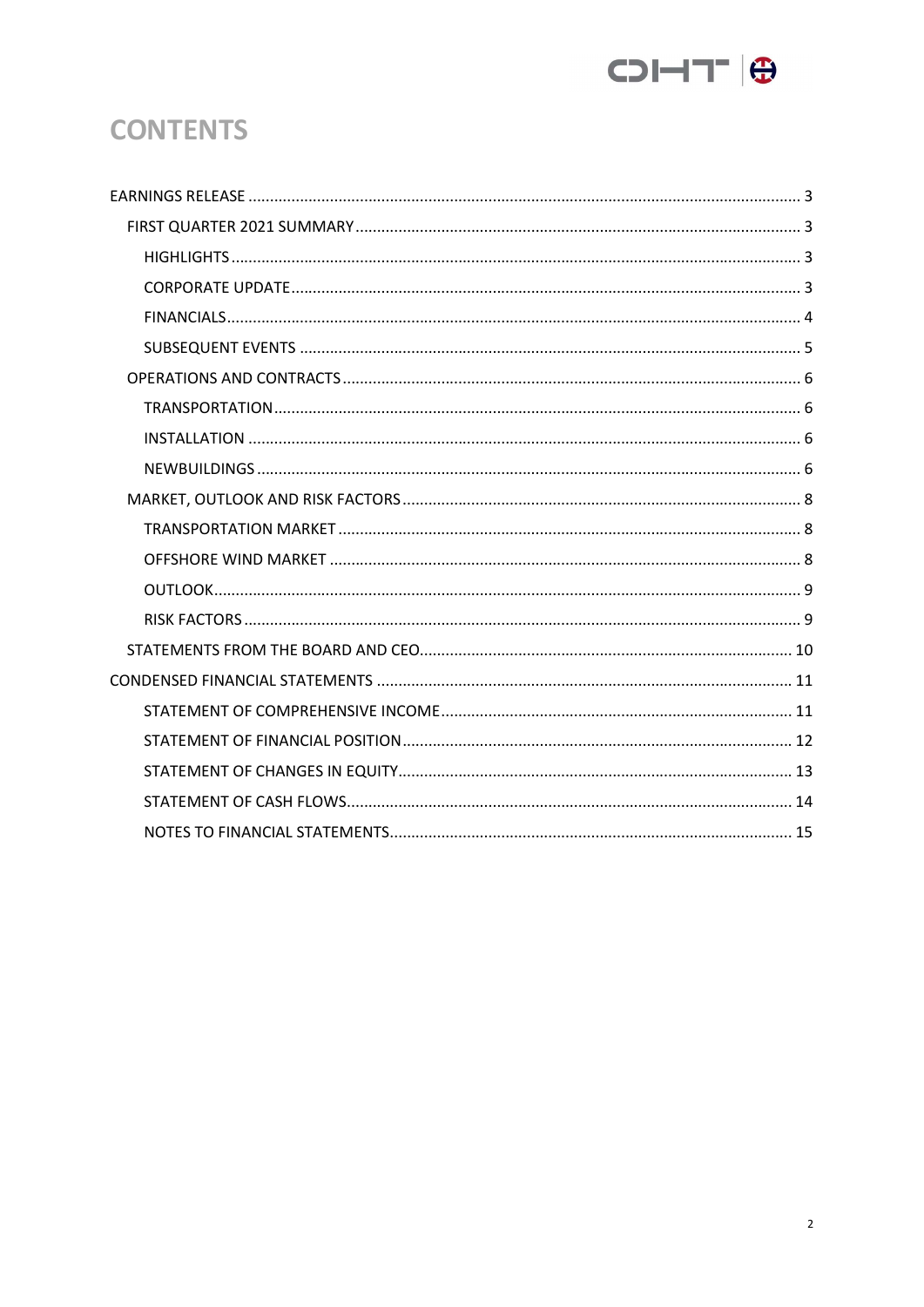

# EARNINGS RELEASE

## FIRST QUARTER 2021 SUMMARY

## **HIGHLIGHTS**

- Operating revenue was \$11.7 million in Q1 2021, up from \$8.9 million in Q4 2020
- Loss before tax was \$4.3 million in Q1 2021, the same as in Q4 2020.
- Loss per share was \$0.035 in Q1 2021, compared to loss per share of \$0.046 in Q4 2020
- EBITDA<sup>1</sup> was negative \$0.1 million in Q1 2021, up from negative \$0.8 million in Q4 2020
- Utilization on the transportation fleet was 90% in Q1 2021. Utilization in Q4 2020 was 71%
- The Group has accepted a firm offer, subject to satisfactory documentation, for a \$135.0 million Senior Secured Green ECA Credit Facility agreement for the post-delivery financing of the wind foundation installation vessel Alfa Lift

## CORPORATE UPDATE

The Company remains disciplined when it comes to pricing and selection of T&I projects that we tender for. Whereas we are somewhat frustrated by the delays in contract awards as compared to developers' previous plans, we are confident that they soon will be forced to conclude to safeguard the overall project development plans. Shareholders should note that none of the tenders in which the Company has participated have to date been awarded or concluded. This means that all contract opportunities maintain their full upside potential for the Company, and we expect several of these projects to be declared and concluded within reasonable time.

Following the Company's entrance of new segments within offshore wind, this requires increasing the number of staff to meet our efforts to build industrial competency and franchise value. This to cover the many aspects within administration, tendering activity, and project management and execution of the newbuilds and installation projects. The Company expects to have an average of 65 office-based staff in 2021, compared to an average of 45 office-based staff in 2020.

Management is increasingly confident that the timing for entering this market is exactly right, as it will be characterised by tightness on the supply side for several years. Further, it becomes increasingly clear that the Company has secured favourable shipbuilding contracts for its new-buildings. Alfa Lift, which was contracted for \$190 million in 2018 is one example. Another is VIND 1 where the turn-key shipbuilding contract at \$231 million compares favourably with recently announced shipbuilding contract for a slightly larger unit at \$330 million. The added one turbine set that the latter unit can carry does not in management's view provide a satisfactory return for the added investment cost.

<sup>1</sup> Earnings before interest, taxation, depreciation and amortization ("EBITDA") is a non-IFRS measure and represents the same figure as Operating profit (loss) before depreciation and amortisation expenses in the Statement of Comprehensive income.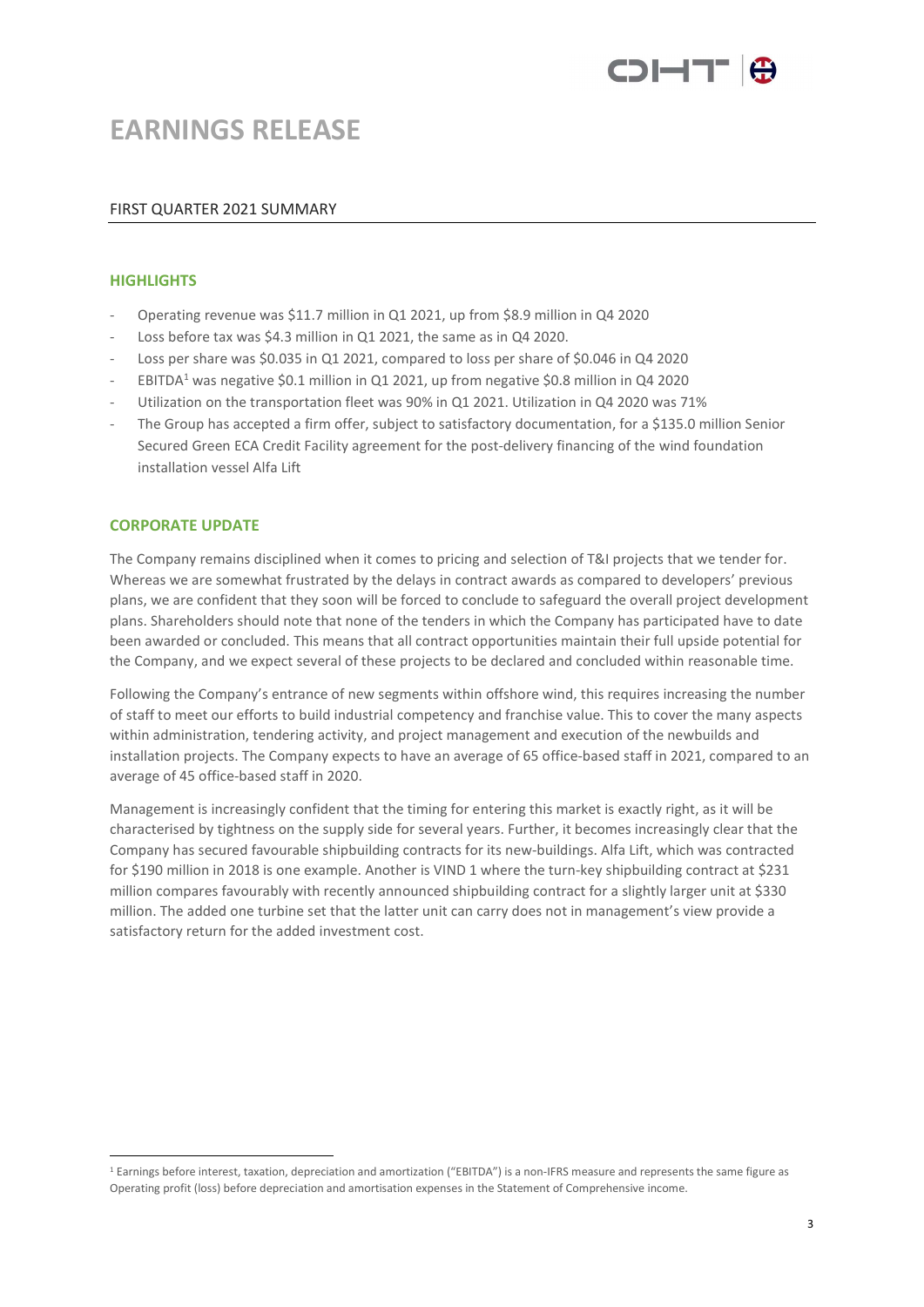

## **FINANCIALS**

Financial key figures

| in \$ thousands                            | Q1 2021   | Q4 2020   |
|--------------------------------------------|-----------|-----------|
| Operating revenue                          | 11,666    | 8,917     |
| <b>EBITDA</b>                              | (116)     | (842)     |
| Operating loss                             | (4, 144)  | (4,970)   |
| Net Financial Income (expenses)            | (119)     | 638       |
| Loss before tax                            | (4, 263)  | (4, 332)  |
| Vessels and construction contracts         | 255,939   | 235,454   |
| Bank deposits and cash equivalents         | 16,276    | 14,787    |
| <b>Total Assets</b>                        | 297,391   | 267,703   |
| <b>Total Equity</b>                        | 229,464   | 233,685   |
| Debt to credit institutions                | 21,422    |           |
| <b>Total current liabilities</b>           | 44,012    | 31,431    |
| Net cashflow from operating activities     | 3,877     | (2,659)   |
| Net cashflow used in investment activities | (24, 201) | (35, 565) |
| Net cashflow from financing activities     | 21,813    | (18, 195) |
| Loss per share, in \$ per share            | (0.035)   | (0.046)   |

## Financial review

The Group's operating revenue was \$11.7 million in Q1 2021, up from \$8.9 million in Q4 2020. The increase is mainly due to improved utilization of the fleet, which increased from 71% in Q4 2020 to 90% in Q1 2021, and a positive development in pricing. The Group's EBITDA increased from negative \$0.8 million in Q4 2020 to negative \$0.1 million in Q1 2021. Effect of IFRS 15 adjustment on EBITDA was negative \$0.8 million in Q1 2021 compared to positive \$0.1 million in Q4 2020.

Net financial income decreased from \$0.6 million in Q4 2020 to negative \$0.1 million in Q1 2021.

The Group's total assets amounted to \$297.4 million at 31 March 2021, up from \$267.7 million at 31 December 2020. The increase is mainly due to investments under construction contracts.

Total equity decreased during the quarter, from \$233.7 million on 31 December 2020 to \$229.5 million on 31 March 2021.

Net cash flow from operating activities was \$3.9 million in Q1 2021. Net cash flow from financing activities was positive \$21.8 million and mainly relates to drawdown from the revolving credit facility. \$24.2 million were used in investment activities this quarter, mainly payments under contracts for vessel construction. Net change in cash and cash equivalents from 31 December 2020 to 31 March 2021 was positive \$1.5 million. Cash and cash equivalents at the end of Q1 2021 were \$16.3 million.

Total undrawn amount on the revolving credit facility was \$28.0 million on 31 March 2021.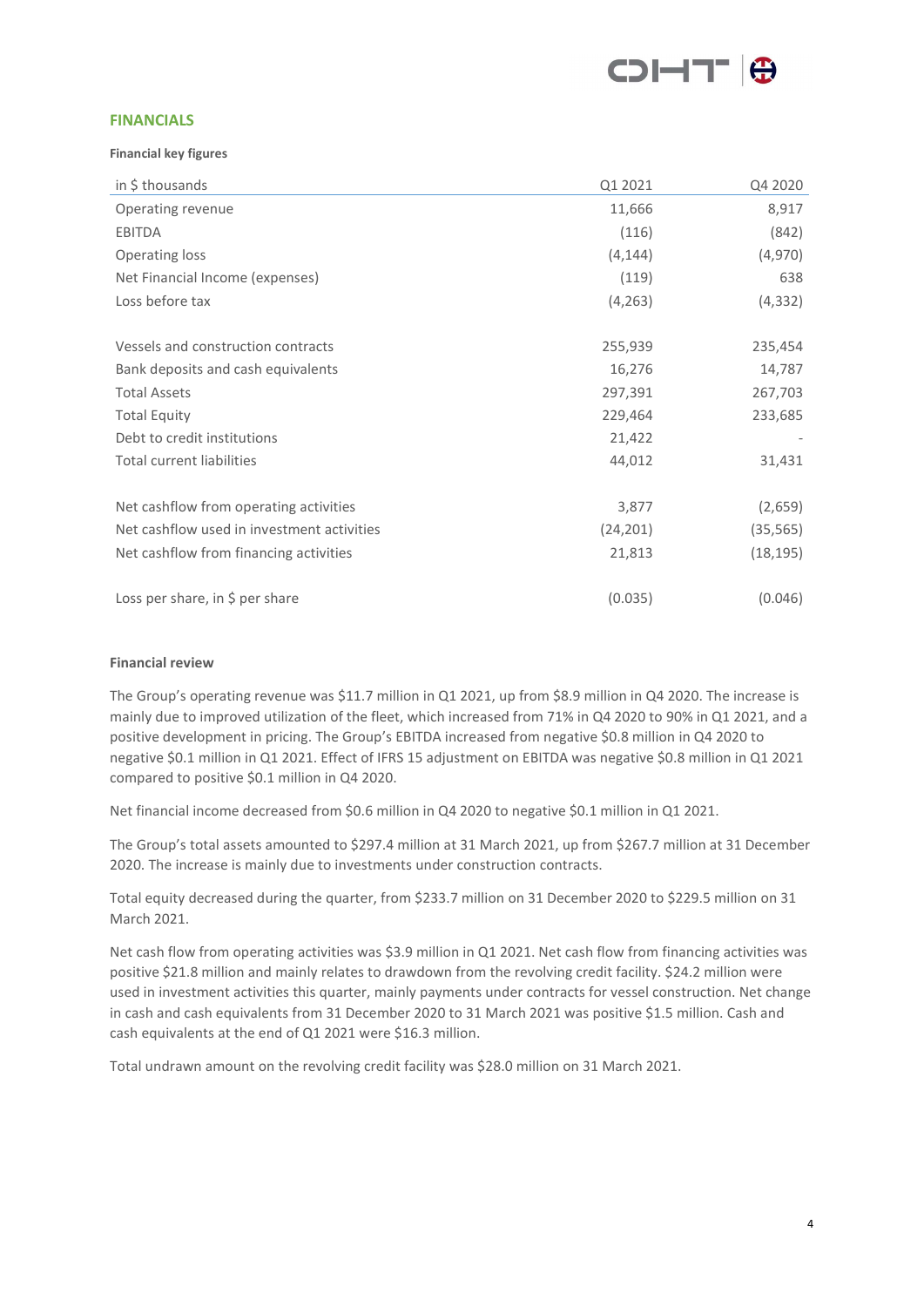

# SUBSEQUENT EVENTS

The Group's wholly owned ship owing company OHT Alfa Lift AS has received and accepted a firm offer, subject to satisfactory documentation, for a \$135.0 million Senior Secured Green ECA Credit Facility. The facility is for the post-delivery financing of the wind foundation installation vessel Alfa Lift. The Facility is to be drawn upon delivery of the mentioned vessel. The facility has a five-year term and a 12-year repayment profile. DNB Bank ASA is Bookrunner and Coordinator, and together with Sparebank 1 SR-Bank ASA mandated lead arranger. Further, the Norwegian Export Credit Agencies GIEK and Eksportkreditt are supporting the facility, their tranche is estimated to \$82.6 million.

The Group has been certified to ISO45001:2018, the Occupational Health and Safety Management standard, by DNV. This complements the previously awarded certificates for ISO9001:2015 and ISO14001:2015.

The Annual General Meeting of OHT ASA was held on 20 May 2021. All proposals on the agenda were adopted in accordance with the Board of Directors' proposal. The minutes from the Annual General Meeting are made available on the Company's webpages.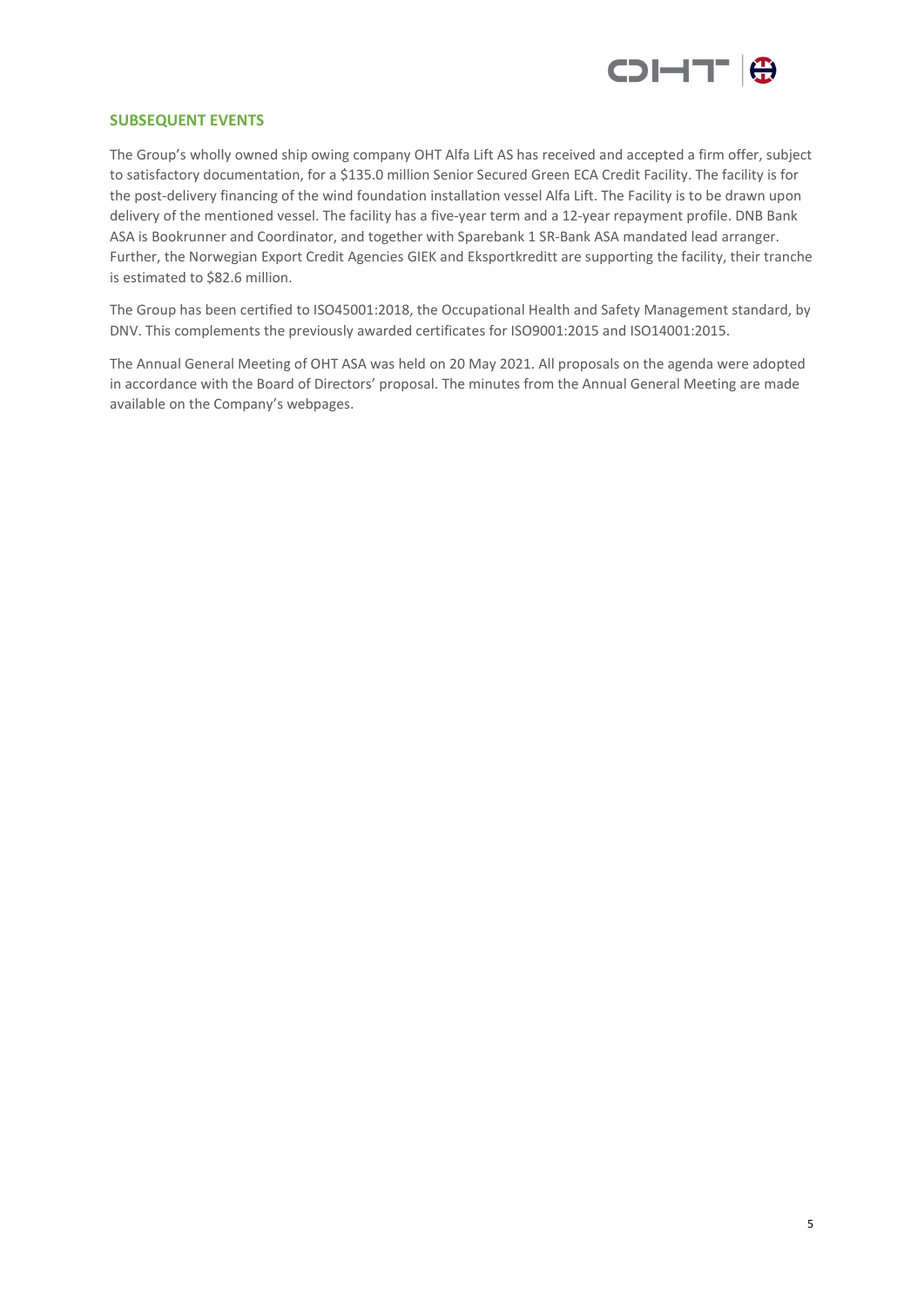

# OPERATIONS AND CONTRACTS

## **TRANSPORTATION**

The Company has continued to avoid major operational disruptions from the Covid-19 pandemic, with delayed and cumbersome crew change procedures and restrictions on travelling being the only negative effects.

All the vessels in the fleet, Falcon, Eagle, Osprey, Hawk and Albatross have traded in the spot market in Q1 2021, transporting liftboat/jack-up barges, livestock carrier and drydocking and transportation of jack-up rigs. The spot market has continued to be heavily affected by the second wave of the pandemic through hesitation in clients' willingness to execute their transportation requirements due to travel restrictions and project delays, resulting in continued pressure on prices.

Voyages performed in Q1 2021 fall into the following categories:

- 2 within Renewables
- 2 within O&G Exploration and Production
- 3 within Marine & Naval
- 1 within Other Industries

On a 12-month rolling basis, the renewables share accounts for 57%.

The utilization for Q1 2021 stands at 90%.

Ship operating expenses have been recorded at an average of \$9,413 per day year to date, which is in line with the budget.

Following completion of the exhaust gas scrubber installation program in Q1 2020, all five transportation vessels are fitted with scrubbers. Operationally, the scrubbers have performed with minimal technical issues. The savings recorded between actual price paid for High Sulphur Fuel Oil (HSFO) compared with what the cost would have been for the mandatory Low Sulphur Fuel Oil 0.5% (LSFO) if scrubbers had not been installed is \$8.9 million against a total scrubber investment of \$11.4 million. This corresponds to a payback of 78% so far.

# INSTALLATION

The Dogger Bank A and B projects continue in the detail design phase and generally delivering good progress. The scope of work includes transport and installation of 190 monopiles and transition pieces from Q3 2022 to early 2024. During Q1 2021, we have progressed the documentation of a number of installation steps including monopiles and transition pieces. A substantial subcontract for the provision of a large piling hammer with associated services was placed with Menck GmbH. Other subcontracts for grillage and lifting tools have been placed or are imminent. There have been no unwanted incidents on the project to date. The relationship with the client remains good and constructive.

### **NEWBUILDINGS**

Construction of Alfa Lift progresses at CMHI's yard in Jiangsu, China. The vessel was successfully floated out from the drydock in late February and the fourth and final payment milestone prior to delivery (10%) was fulfilled. Work now focuses on machining the flange to connect with the main crane as well as remaining hot works, painting and electrical works as well as mechanical completion and commissioning activities. Certain disciplines are somewhat behind schedule, but the shipyard is working on a recovery plan to ensure timely delivery. Nevertheless, we expect the vessel to remain at the shipyard in Q1 2022 for completion activities including the installation of mission equipment as this is considered optimum with respect to time and costs.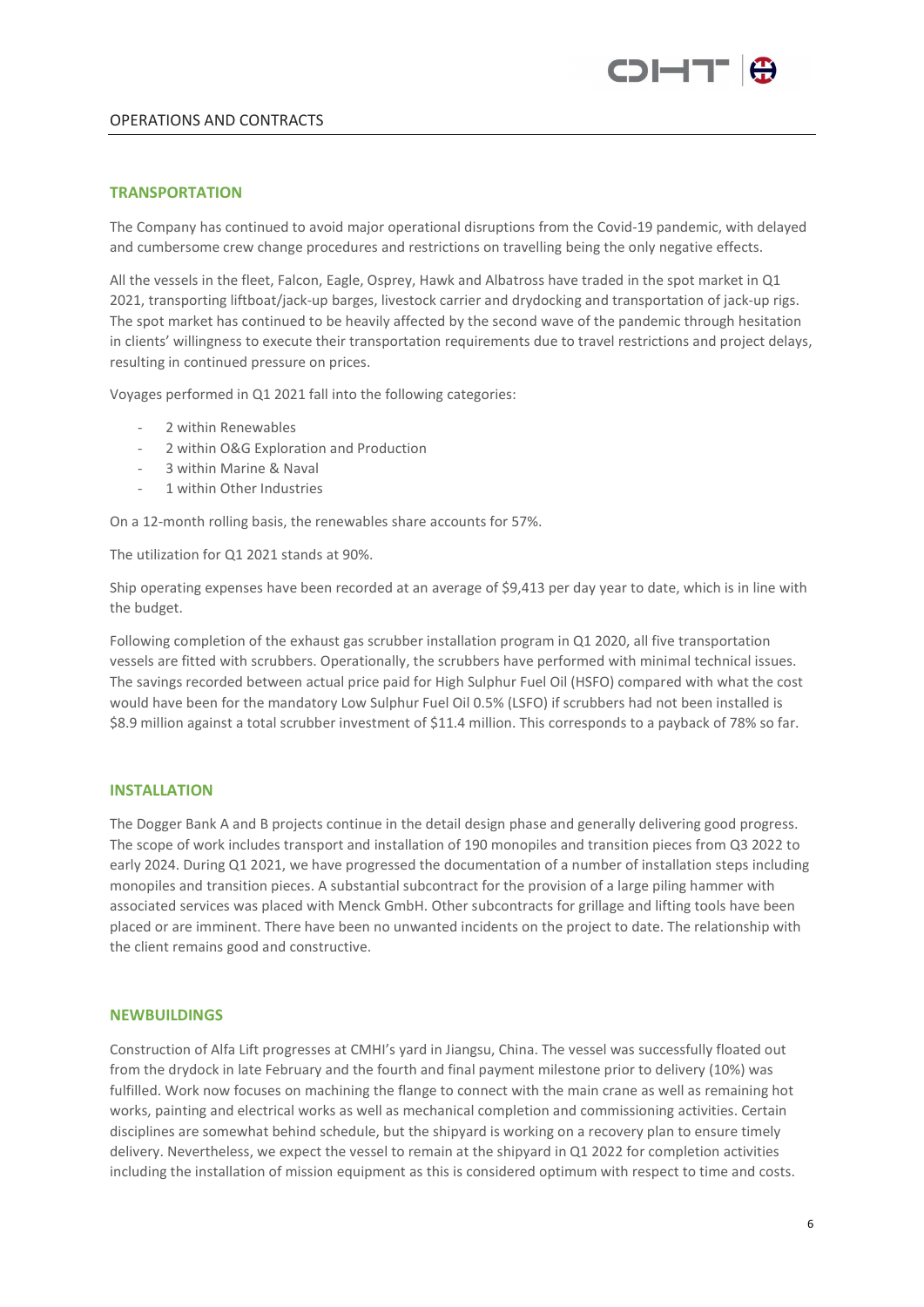

The main hooks for the Liebherr 3,000t crane have successfully passed a separate overload test at close to 4,000t to eliminate the risk of a repeat of a crane accident that happened at their facilities last year. The central crane machinery module together with the A-frame arrived at the shipyard in China in late April 2021 and was immediately lifted onboard the Alfa Lift. The crane boom and main hooks are expected to follow suit with departure from Germany in late May, as planned.

The main components making up Alfa Lift's mission equipment for monopile installation has been placed with MacGregor, in partnership with Kongsberg Maritime. Fabrication of steel components for the main Upending Frame and Motion Compensated Pile Gripper is ongoing and other elements forming part of the mission equipment are progressing satisfactorily.

The shipbuilding contract for VIND 1, the company's first Wind Turbine Installation Vessel (WTIV), which became effective on 30 November 2020, is in the detailed design phase following completion of basic design. Delivery is scheduled for mid-2023. We are currently in the final phases of working with the shipyard and designer to conclude on selection of main equipment. Focus is on maximizing payload by reducing component and material weights as much as possible, with Variable Deck Load capacity having been improved from 8,750t with a target to reach 10,000t.

The negotiations for a conditional shipbuilding contract for VIND 2 is subject to contract commitments before concluding. Discussions with prospective clients are ongoing.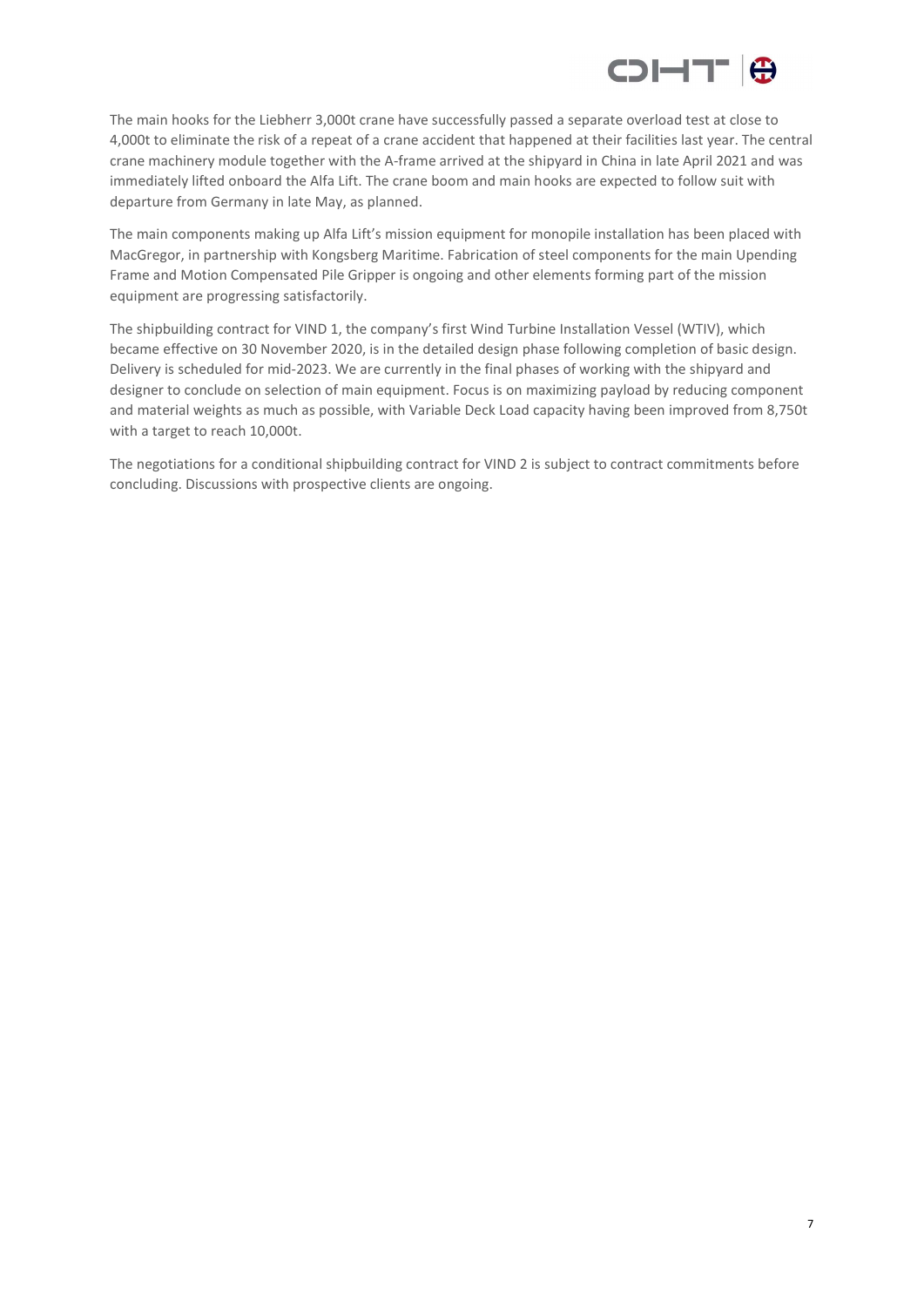

## TRANSPORTATION MARKET

Our fleet continues to operate in the spot market. We have seen a high number of requests for transportation projects, with 285 received in Q1 2021 versus 248 in Q4 2020 which is sign of ongoing recovery after the second wave in the pandemic. There is a growing share of offshore wind related projects currently being tendered for execution late 2021 to 2027, dominated by transportation of jackets, monopiles and transition pieces from Asia to Europe and monopiles/transition pieces from Europe to the US.

In O&G, the ongoing pandemic subdued oil prices up until recently have made E&P companies slash their exploration budgets, resulting in lower drilling activity. The number of rig moves is therefore low. However there seems to be some light at the end of the tunnel with the offshore drilling activity expected to pick up in 2022. One of the few positive segments within O&G is the decommissioning market, where we see several interesting leads. Other industries such as marine, dredging and heavy construction continue to generate a satisfactory number of requests.

Another positive O&G segment is the gas production expansion in the Middle East mainly off Qatar and Abu Dhabi. The investments in new field infrastructure create a string of transport requirements for offshore platform components from South East Asian fabrication yards to the region from as early as Q3 2021 until well into 2023. OHT will be well placed to win a fair share of these transportation opportunities, building on similar work successfully completed for NOC`s in Qatar in 2019.

Starting from Q2 2021 we foresee a material reduction of available semisubmersible tonnage in the market due to our competitors' backlog, occupying their vessels, which may last up until Q2 2023. The mentioned backlog relates to modules for LNG plants and refineries, a type of cargo which have been absent for some years but which is not targeted by the Company. At times, the supply of tonnage is expected to drop to levels around 50% of today's available world fleet. This will bring OHT in a good position to secure future work not committed to these other carriers yet.

## OFFSHORE WIND MARKET

The global market for bottom-fixed offshore wind continues to grow. Rystad Energy are now predicting 250GW installed capacity by 2030, which is a higher level than ever seen before. In the US, the new Administration has fast-tracked the sanctioning of the first industry-scale project – Vineyard 1 – and has also set a target of 30GW installed by 2030. This is about as much as has been installed globally since inception of offshore wind. Taiwan, South Korea, Japan and Poland are other examples of new markets developing at a high pace.

Management is increasingly confident that the company's timing for entering this market is exactly right, as it will be characterised by tightness on the supply side for several years ahead.

The Company's tendering activities for transportation and installation of foundations and turbines have stepped up to new heights in the quarter. Some tenders are going through the second round, others have moved into the clarifications and negotiations phase. No contracts that the Company have bid for have been awarded thus far. This is due to delays as compared to developers' previously stated timelines, and it remains to be seen if contract awards will be seen in Q2. Regardless, a number of contracts need to be placed latest in Q3 for projects to reach other milestones in conjunction with FID or auction participation. All tendering which the Company is involved in is for wind farms in Europe and the US from 2024-2028.

For the many projects planning to start offshore construction in 2024, many developers are gradually realizing that there will be more projects than there are vessels that can effectively perform the installation work. This is particularly relevant for monopile installation, as this activity starts early in the construction phase and there is no longer time to bring newbuilt foundation installation vessels to the market by 2024 unless construction has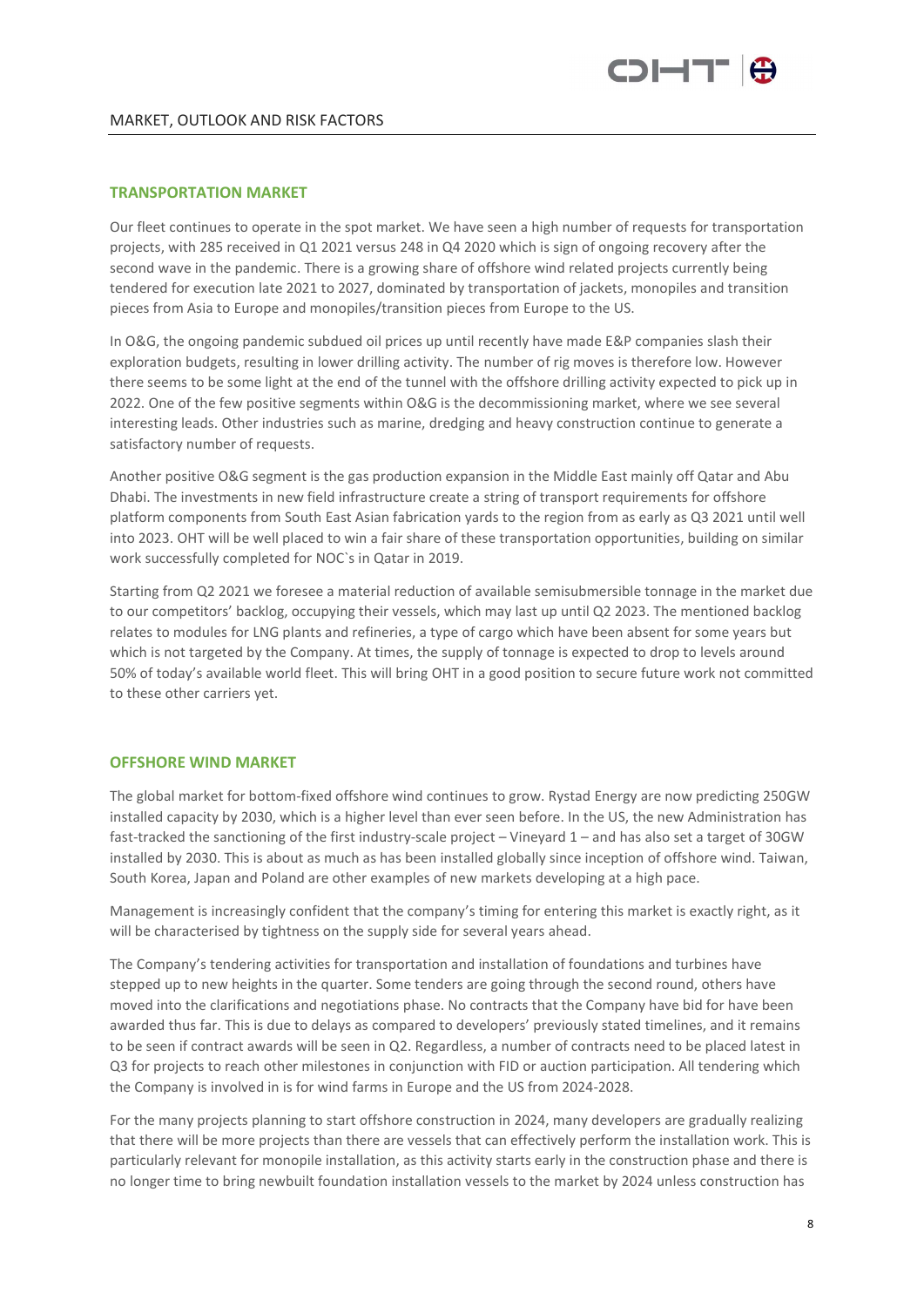

already started. With a high likelihood of several projects being forced to delay their development plans, the imbalance of demand and supply of vessels will be pushed into 2025 and beyond.

Within turbine installation, there is a similar situation with 14MW+ turbines set to completely dominate the market from 2025. However, as there is more time before WTG installation commences, there is also time to bring newbuild vessels to the market.

# OUTLOOK

Within Transportation, we expect decreasing pressure on Lump Sum prices in the spot market due to an ease in the short- and medium-term oversupply of capacity. The near-term spot market will be dominated by Marine & Naval, O&G Decommissioning and Other industries. This will continue until major transportation projects to carry modules for LNG plants and refineries as well as offshore wind components will keep our competitors busy over the following 12-24 months starting from mid-2021. However, the increase in crude oil prices exemplified by Brent Spot, from \$45 per barrel as recent as 20 November 2020 to the current \$68 per barrel, should lead to increased transportation demand also from the O&G segment.

Within Offshore Wind, we expect that the next months will be characterized by clarification rounds and negotiation of major T&I contracts with clients. Despite delays in contract awards compared to developers' previously communicated timelines, many are approaching a time when they simply have to make awards to reach other key milestones in their development plans.

The company is in process of preparing for a transfer to the main list of Oslo Stock Exchange (OSE). A standard condition for acceptance to OSE is that the company is fully financed over the next 12 months. The Company therefore initiated an accelerated process to formalise post-delivery financing for Alfa Lift, which as mentioned above early May resulted in a firm offer from Norwegian commercial banks and ECAs. We will continue our efforts to secure remaining financing needs to qualify for the mentioned listing.

## RISK FACTORS

The main risk factors which could materially adversely impact the Group's operations and/or financial performance and position are noted on page 12 of OHT ASA's Annual Report 2020.

During the year, management has been mitigating the impacts of the Covid-19 pandemic by monitoring health procedures and adhering to the guidance of the World Health Organization and local authorities. The Group has implemented revised working procedures to reduce the risks associated with Covid-19, including remote working, travel bans, strict crew change procedures, social distancing wherever possible and the use of additional personal protective equipment. There have been no known outbreaks onboard any of our vessels.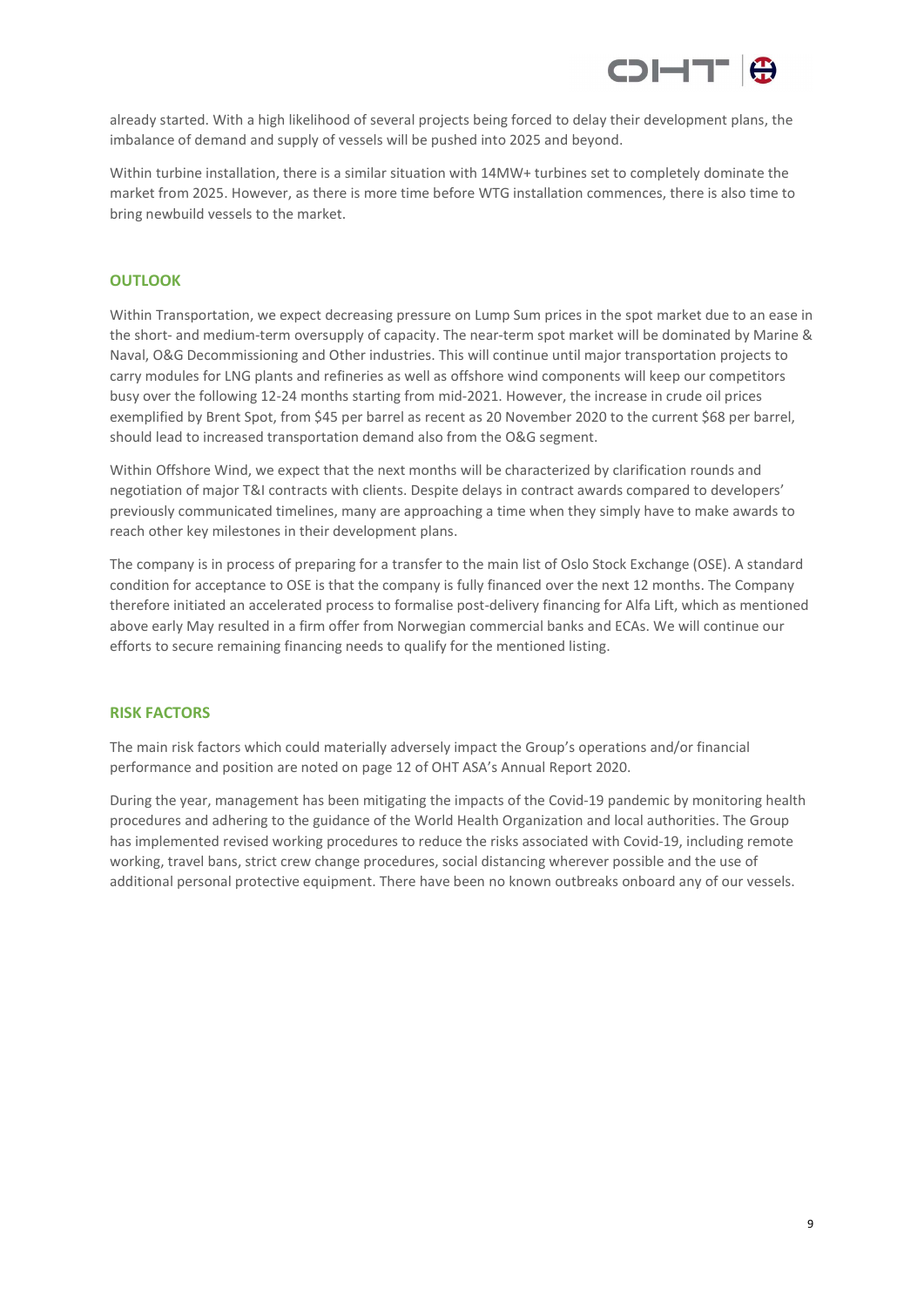

# STATEMENTS FROM THE BOARD AND CEO

We confirm, to the best of our knowledge, that the condensed set of financial statements for the period 1 January 2021 to 31 March 2021 have been prepared in accordance with IAS 34 – Interim Financial Reporting, and gives a true and fair view of the Group's assets, liabilities, financial position and profit as a whole.

We also confirm, to the best of our knowledge, that the interim management report includes a fair review of important events that have occurred during the first quarter of the financial year and their impact on the set of financial statements, and a description of the main risks and uncertainties going forward.

> Oslo, 27 May 2021 The Board of Directors of OHT ASA

Rune Magnus Lundetræ Marianne Heien Blystad

Chairman Director

Fredrik Platou **Torgeir Egeland Ramstad** Torgeir Egeland Ramstad Director CEO

Forward-looking statements presented in this report are based on various assumptions. The assumptions were reasonable when made, but are subject to uncertainties and contingencies that are difficult or impossible to predict. OHT ASA cannot give assurances that expectations regarding the outlook will be achieved or accomplished.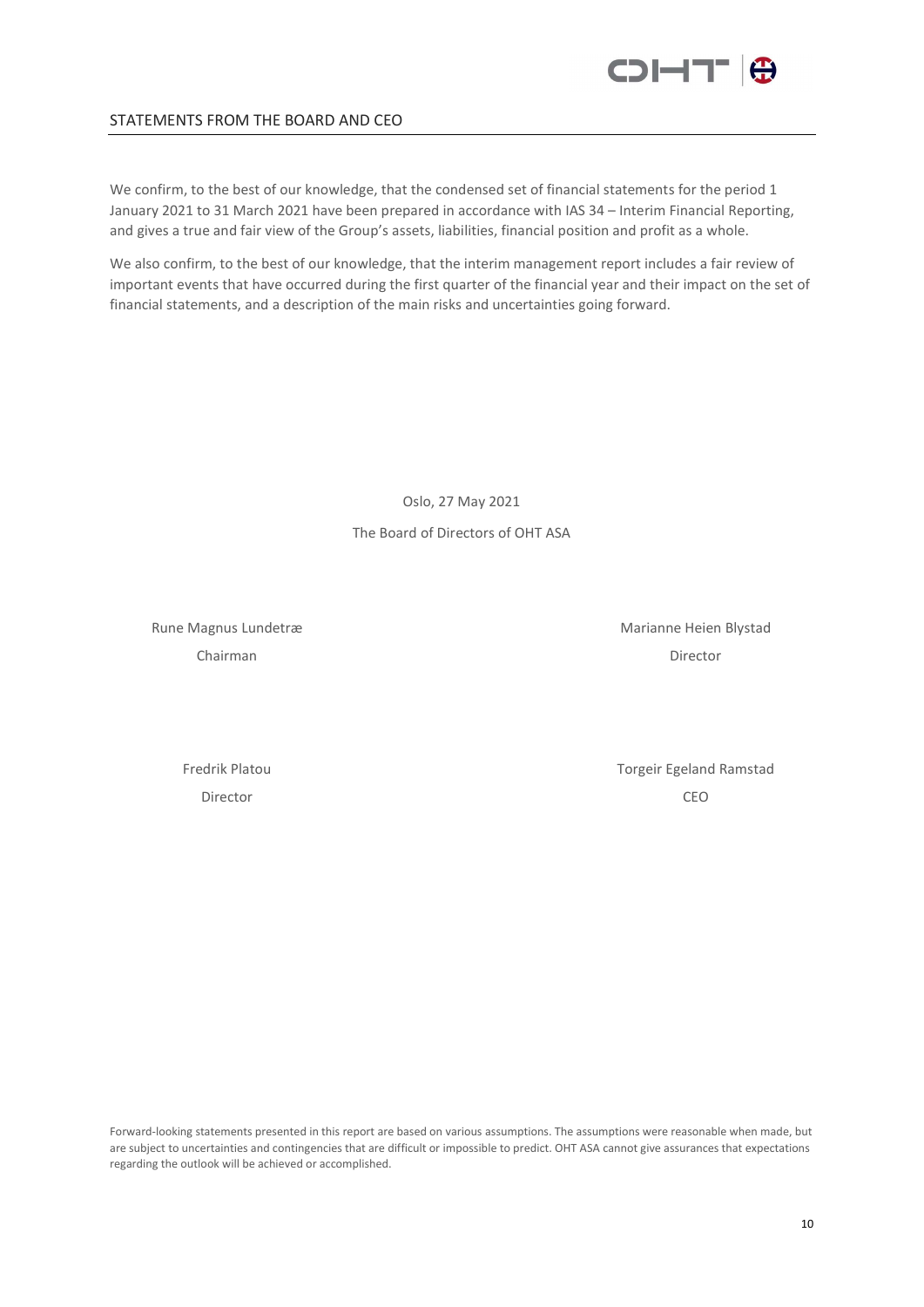# COI-IT IO

# CONDENSED FINANCIAL STATEMENTS

# STATEMENT OF COMPREHENSIVE INCOME

|                                                                                                                         | Note           | Q1 2021               | Q1 2020                       |
|-------------------------------------------------------------------------------------------------------------------------|----------------|-----------------------|-------------------------------|
| in \$ thousands                                                                                                         |                | (Unaudited)           | (Unaudited)                   |
| Operating revenue                                                                                                       |                | 11,666                | 16,583                        |
| <b>Total revenue</b>                                                                                                    |                | 11,666                | 16,583                        |
| Voyage expenses                                                                                                         |                | 4,848                 | 5,396                         |
| Ship operating expenses                                                                                                 |                | 4,236                 | 4,551                         |
| Other operating expenses                                                                                                |                | 241                   | 210                           |
| General and administrative expenses                                                                                     |                | 2,457                 | 1,578                         |
| Operating profit (loss) before depreciation and amortization<br>expenses                                                |                | (116)                 | 4,848                         |
| Depreciation and amortization expenses                                                                                  | 5              | 4,028                 | 3,812                         |
| <b>Operating profit (loss)</b>                                                                                          |                | (4, 144)              | 1,036                         |
| Financial income<br><b>Financial expenses</b><br>Foreign currency exchange gain (loss)<br><b>Net financial expenses</b> |                | (110)<br>(9)<br>(119) | 31<br>(135)<br>(156)<br>(261) |
| Profit (loss) before tax                                                                                                |                | (4, 263)              | 775                           |
| Income tax expense                                                                                                      |                |                       |                               |
| Net profit (loss)                                                                                                       |                | (4, 263)              | 775                           |
| <b>Total comprehensive income (loss)</b>                                                                                |                | (4, 263)              | 775                           |
| Basic and diluted earnings (loss) - \$ per share                                                                        | $\overline{4}$ | (0.035)               | 0.008                         |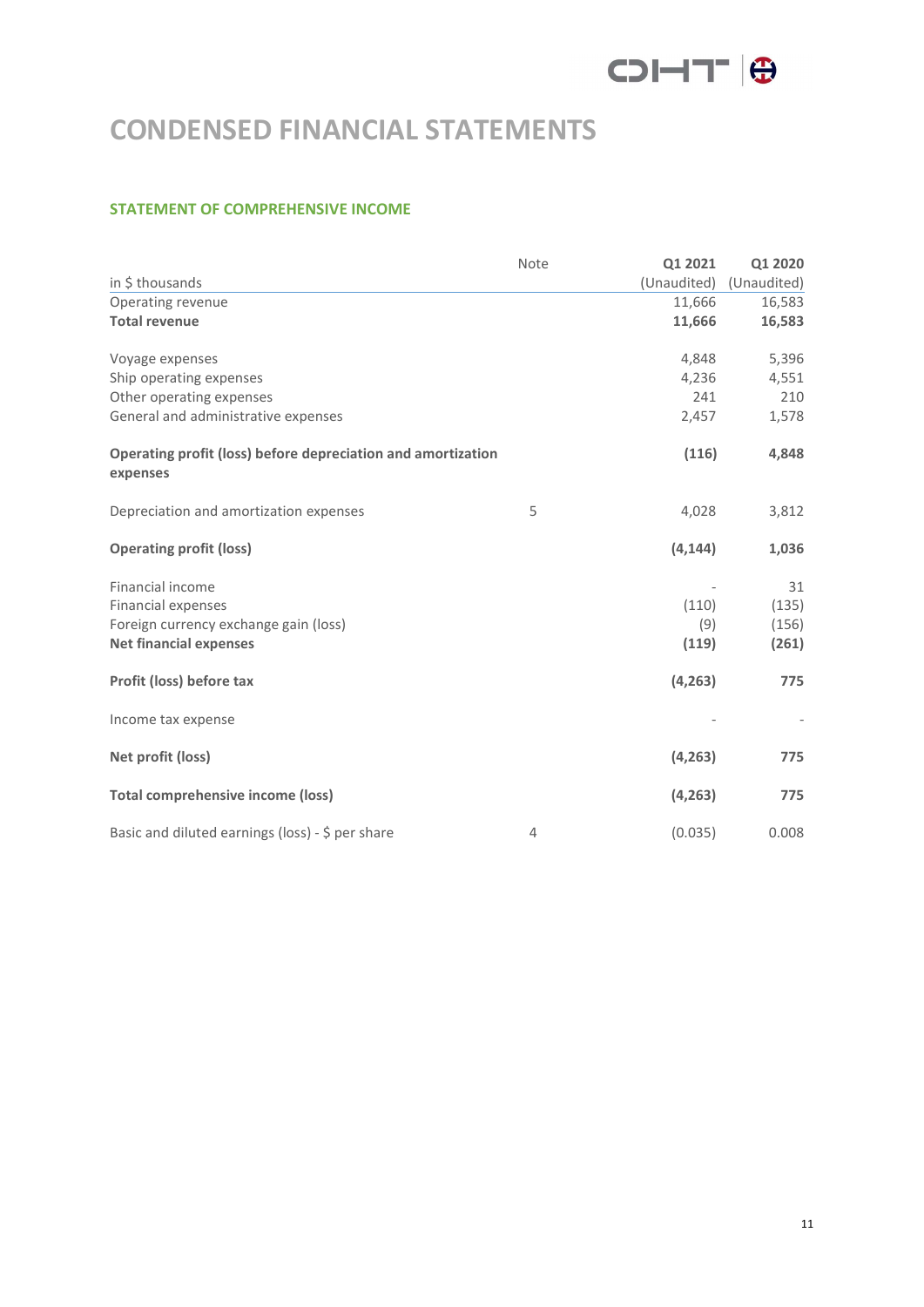

# STATEMENT OF FINANCIAL POSITION

|                                      |      | 31 March 2021 | <b>31 December 2020</b> |
|--------------------------------------|------|---------------|-------------------------|
| in \$ thousands                      | Note | (Unaudited)   | (Audited)               |
| Right-of-use assets                  |      | 3,041         | 3,264                   |
| Vessels and construction contracts   | 5    | 255,939       | 235,454                 |
| Office equipment                     |      | 876           | 691                     |
| <b>Total non-current assets</b>      |      | 259,856       | 239,409                 |
| <b>Bunkers inventory</b>             |      | 5,614         | 3,781                   |
| Costs to fulfil contracts            |      | 7,187         | 3,635                   |
| Trade receivables                    |      | 5,150         | 1,433                   |
| Other receivables                    |      | 3,308         | 4,698                   |
| Bank deposits and cash equivalents   |      | 16,276        | 14,787                  |
| <b>Total Current Assets</b>          |      | 37,535        | 28,334                  |
| <b>Total Assets</b>                  |      | 297,391       | 267,743                 |
| Share capital                        | 6    | 1,329         | 1,329                   |
| Other paid in capital                |      | 58,489        | 58,489                  |
| Other reserves                       |      | 790           | 790                     |
| Retained earnings                    |      | 168,856       | 173,119                 |
| <b>Total equity</b>                  |      | 229,464       | 233,727                 |
| Non-current lease liabilities        | 8    | 2,492         | 2,587                   |
| Debt to credit institutions          | 8    | 21,422        |                         |
| <b>Total non-current liabilities</b> |      | 23,915        | 2,587                   |
| <b>Current lease liabilities</b>     | 8    | 821           | 860                     |
| Trade payables                       |      | 3,600         | 3,272                   |
| <b>Current tax liabilities</b>       |      | 15            | 70                      |
| Other current liabilities            |      | 39,576        | 27,228                  |
| <b>Total current liabilities</b>     |      | 44,012        | 31,429                  |
| <b>Total equity and liabilities</b>  |      | 297,391       | 267,743                 |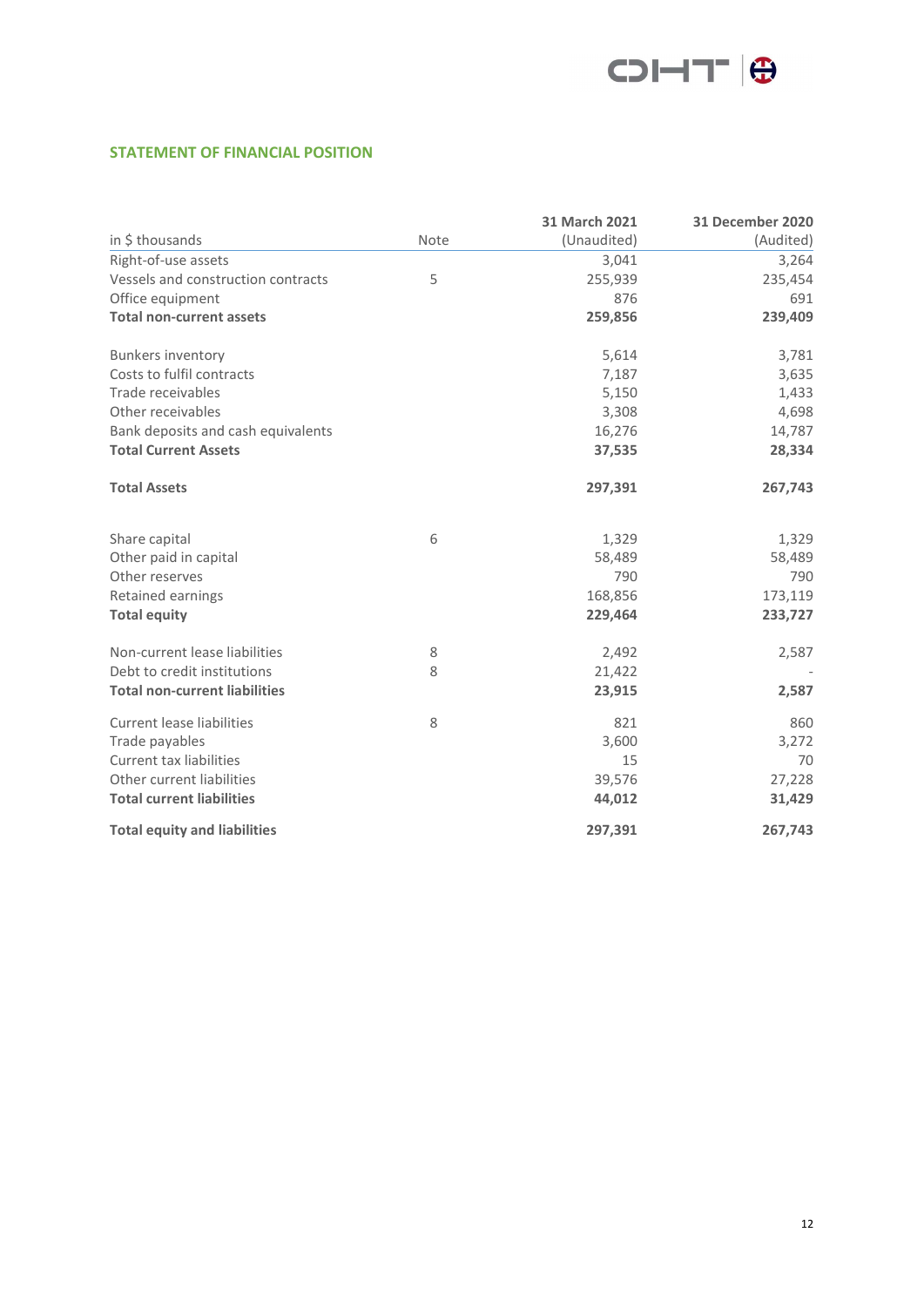

# STATEMENT OF CHANGES IN EQUITY

|                                | <b>Share</b><br>capital  | Other paid in<br>capital | Other<br>reserves        | <b>Retained</b><br>earnings | <b>Total</b><br>equity |
|--------------------------------|--------------------------|--------------------------|--------------------------|-----------------------------|------------------------|
| in \$ thousands                | (Unaudited)              | (Unaudited)              | (Unaudited)              | (Unaudited)                 | (Unaudited)            |
| <b>Equity 31 December 2019</b> | 36                       | 1,779                    | (344)                    | 167,755                     | 169,226                |
| Net profit Q1 2020             | $\overline{\phantom{a}}$ | $\overline{\phantom{a}}$ | $\overline{\phantom{0}}$ | 775                         | 775                    |
| Equity 31 March 2020           | 36                       | 1,779                    | (344)                    | 168,530                     | 170,001                |
| <b>Equity 31 December 2020</b> | 1,329                    | 58,489                   | 790                      | 173,119                     | 233,727                |
| Net loss Q1 2021               | $\overline{\phantom{a}}$ | $\overline{\phantom{a}}$ | $\overline{\phantom{a}}$ | (4, 263)                    | (4, 263)               |
| Equity 31 March 2021           | 1.329                    | 58,489                   | 790                      | 168,856                     | 229,464                |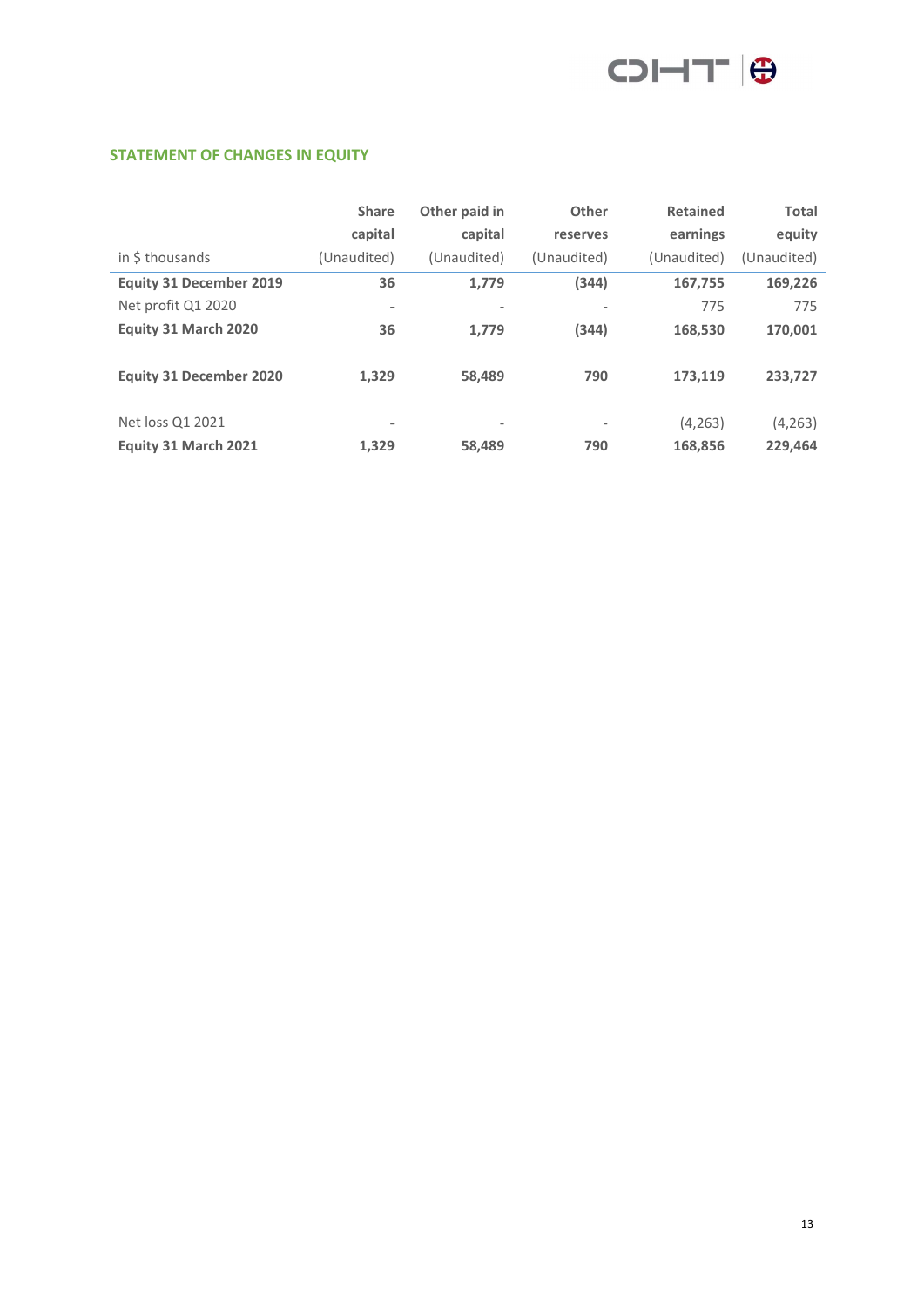

# STATEMENT OF CASH FLOWS

|                                                  | Q1 2021     | Q1 2020     |
|--------------------------------------------------|-------------|-------------|
| in \$ thousands                                  | (Unaudited) | (Unaudited) |
| Profit (loss) before taxes                       | (4, 263)    | 775         |
| Paid taxes                                       | (55)        | (63)        |
| Depreciation                                     | 4,028       | 3,812       |
| Change in bunkers inventory                      | (1,833)     | (1,884)     |
| Change in trade receivables                      | (3, 717)    | (2, 268)    |
| Change in trade payables                         | 328         | (483)       |
| Change in prepayments and other receivables      | 1,390       | (2, 558)    |
| Change in costs to fulfil contracts              | (3, 552)    | (327)       |
| Change in prepaid revenues                       | 9,810       | 21,592      |
| Change in accruals and other current liabilities | 2,541       | (2,909)     |
| Net change in other current items                | (800)       | (82)        |
| Net cash flow from operating activities          | 3,877       | 15,605      |
| Investments on vessels and periodic maintenance  | (856)       | (1,889)     |
| Investments on vessels under construction        | (23, 103)   | (1,216)     |
| Other investments                                | (242)       | (71)        |
| Net cash flow used in investment activities      | (24, 201)   | (3, 176)    |
| Proceeds from drawdown of debt                   | 22,000      | 5,000       |
| Repayment of debt                                |             | (16,000)    |
| Principle elements of lease payments             | (187)       | (83)        |
| Net cash flow from financing activities          | 21,813      | (11,083)    |
| Net change in cash and cash equivalents          | 1,489       | 1,346       |
| Cash and bank deposits at beginning of period    | 14,787      | 9,456       |
| Cash and bank deposits at end of period          | 16,276      | 10,802      |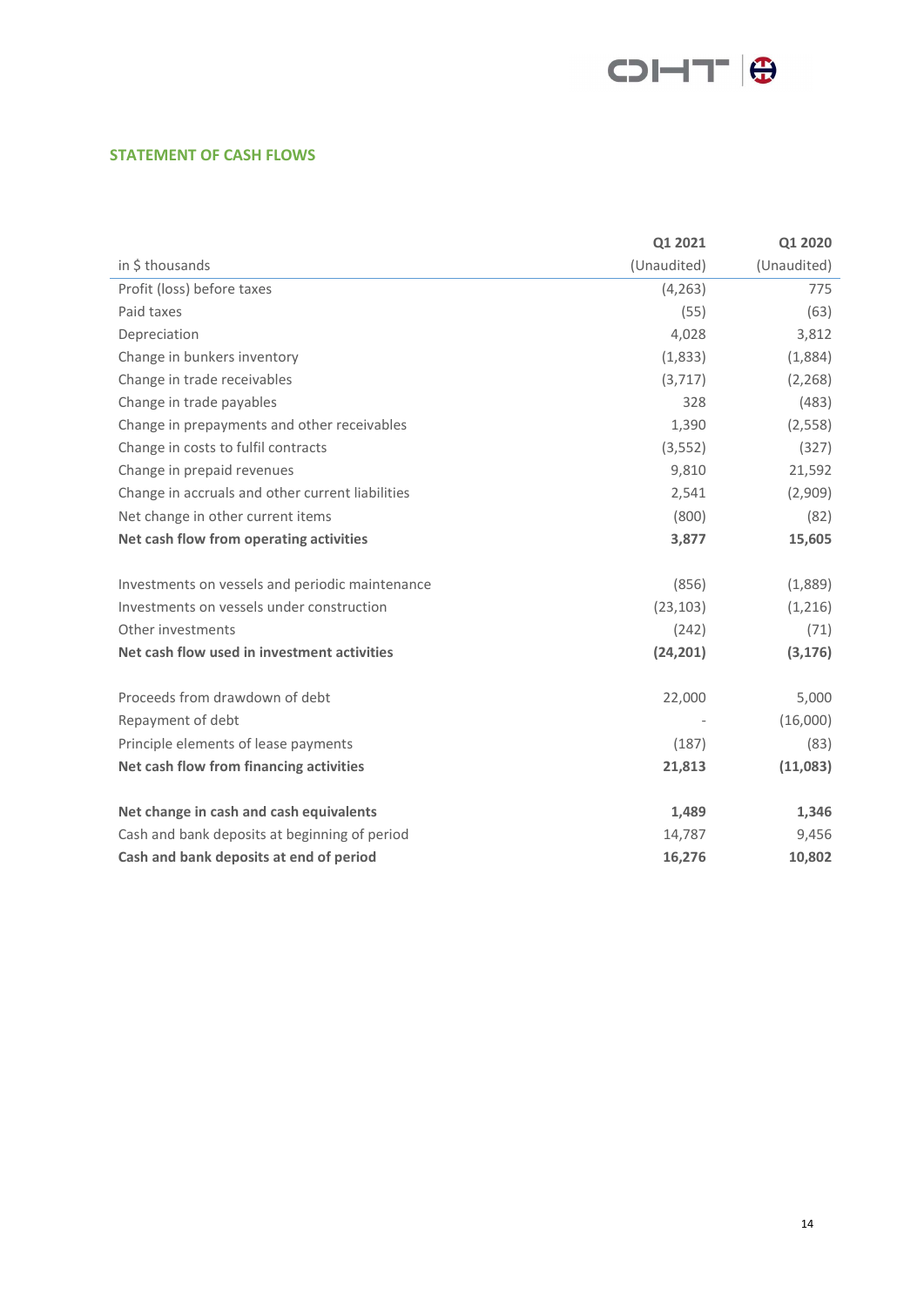

# NOTES TO FINANCIAL STATEMENTS

## Note 1 General

OHT ASA ("the Company"), organization number 924 695 792, is a Norwegian public limited liability company. The Company and its subsidiaries ("the Group" or "OHT"), is a specialized heavy transportation and installation (T&I) contractor. OHT is the owner and operator of five open deck semi-submersible heavy transportation vessels and has currently under construction a heavy lift semi-submersible installation vessel for installation of foundations for the offshore wind market and a jack-up wind turbine installation vessel. OHT has its head office in Oslo, Norway. The shares of the Company are traded on Oslo Stock Exchanges' marketplace Euronext Growth (Merkur Market).

#### Note 2 Accounting policies

These interim financial statements are prepared in accordance with IAS 34 Interim Financial Reporting.

The condensed consolidated interim financial reporting should be read in conjunction with the annual financial statements for OHT ASA for the year ended 31 December 2020, which have been prepared in accordance with IFRS, as adopted by the EU.

## Use of judgements and estimates

In preparing these interim financial statements, management has made judgements and estimates that affect the application of accounting policies and the reported amounts of assets and liabilities, income and expense. Actual results may differ from these estimates. The effect of a change in an accounting estimate is recognized in profit or loss in the period where the estimate is revised or in the period of the revision and future periods if the change affects both. The significant judgements made by management in applying the Group's accounting policies and the key sources of estimation uncertainty were the same as those described in the last annual financial statements.

## Note 3 Segment information

The Group's operating revenue and operating expenses come from operations within the transportation segment only.

The Group is currently working on a project in the offshore wind installation segment under an effective contract with a customer. It is expected that services related to wind installation will be reported as a separate segment when revenue is first recognized. Expenses in relation to the contract are capitalized as costs to fulfil contract. Revenue will be recognized from the start of the installation phase of the project.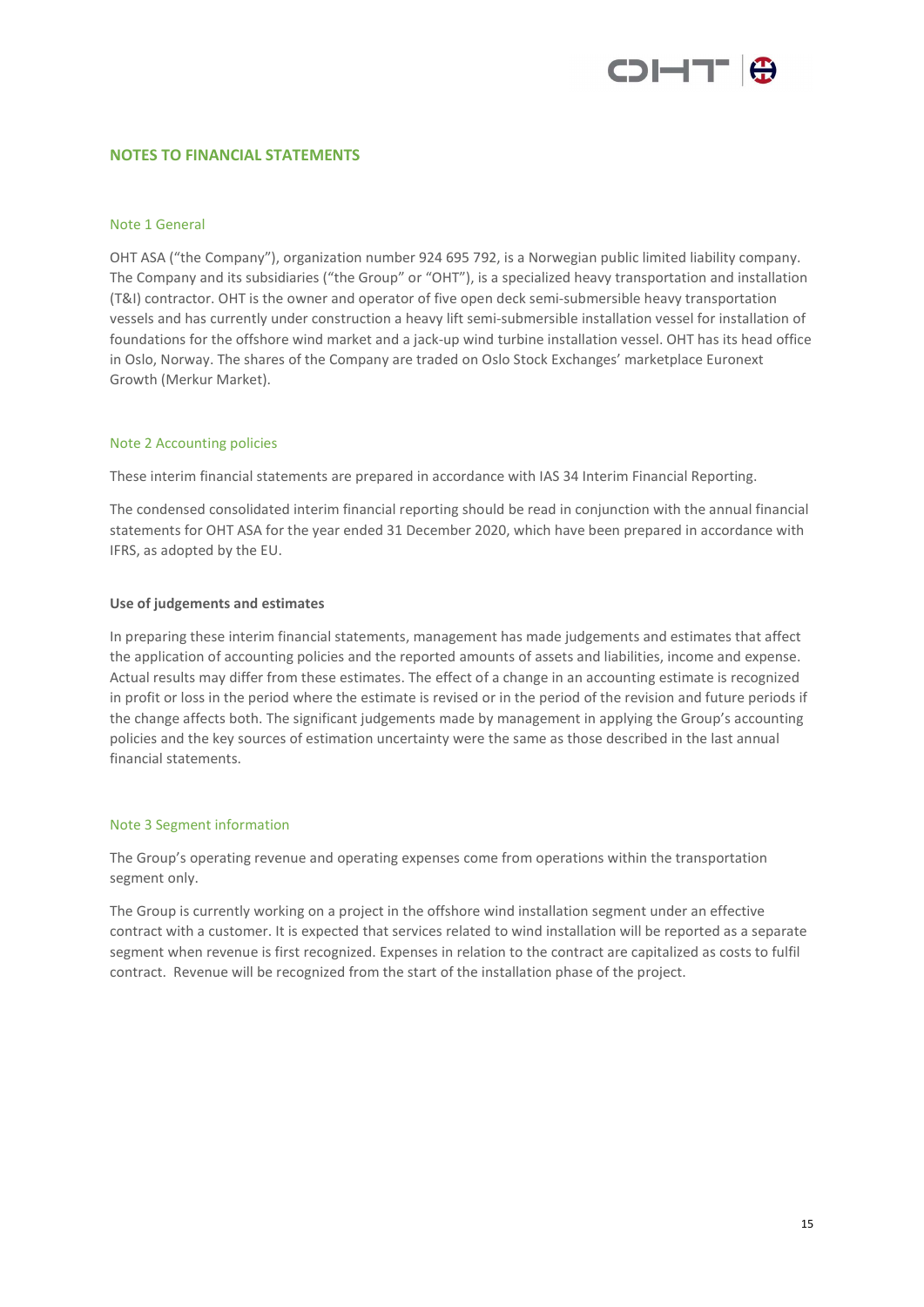

## Note 4 Earnings per share

|                                                                             | Q1 2021     | Q1 2020    |
|-----------------------------------------------------------------------------|-------------|------------|
| Net profit (loss) attributable to ordinary equity holders<br>- \$ thousands | (4, 263)    | 775        |
| Basic and diluted weighted average number of ordinary<br>shares outstanding | 122,234,521 | 93.761.334 |
| Basic and diluted earnings (loss) per share - \$ per share                  | (0.035)     | 0.008      |

The Company has issued warrants that might have dilutive effects in future periods. The warrants are not considered dilutive in the current period because the market vesting conditions are not met at the end of the period.

# Note 5 Vessels and construction contracts

|                                         |                | <b>Periodic</b> | <b>Vessels under</b>     |         |
|-----------------------------------------|----------------|-----------------|--------------------------|---------|
| in \$ thousands                         | <b>Vessels</b> | maintenance     | construction             | Total   |
| <b>Closing balance 31 December 2020</b> | 125.168        | 5.924           | 104.361                  | 235.454 |
| Additions                               | 805            | 52              | 22,806                   | 23,663  |
| Capitalized borrowing costs             | -              |                 | 627                      | 627     |
| Depreciation                            | (3, 242)       | (562)           | $\overline{\phantom{a}}$ | (3,804) |
| Closing balance 31 March 2021           | 122.731        | 5.414           | 127,794                  | 255,939 |

## Note 6 Share capital

OHT ASA's share capital consists of 122,237,521 shares, each with a nominal value of \$0.01 (NOK 0.10). All issued shares are fully paid.

Based on resolution in the General Meeting of the Company on 17 September 2020, the Board of OHT ASA has authorization to increase the Company's share capital by up to NOK 5,903,452 through issuance of up to 59,034,520 new shares, each having a par value of NOK 0.10. The authorization will expire at the earliest of the Annual General Meeting in 2021 and 30 June 2021.

## Note 7 Warrants

Granted warrants as at 31 March 2021:

|                            | Tranche 1 |                       | Tranche 2 |                       | Tranche 3 |                       |
|----------------------------|-----------|-----------------------|-----------|-----------------------|-----------|-----------------------|
|                            |           | No of Value per       |           | No of Value per       |           | No of Value per       |
| Date issued/valuation date |           | warrants warrant (\$) |           | warrants warrant (\$) |           | warrants warrant (\$) |
| 17 September 2020          | 339,645   | 1.45                  | 339.645   | 1.07                  | 339.645   | 0.82                  |

Each warrant gives the holders the right, but no obligation, to subscribe for one share at a price of NOK 0.10 per share, equal to the nominal value of the shares in the Company.

Conditions for exercise are such that tranche 1 vests at a share price of NOK 24 per share, tranche 2 vests at a share price of NOK 28 per share and tranche 3 vests at share price NOK 32 per share. The share price mentioned above is measured from the 10 trading day's weighted average as quoted on the marketplace on which the shares are listed. All warrants are valid until 17 September 2025.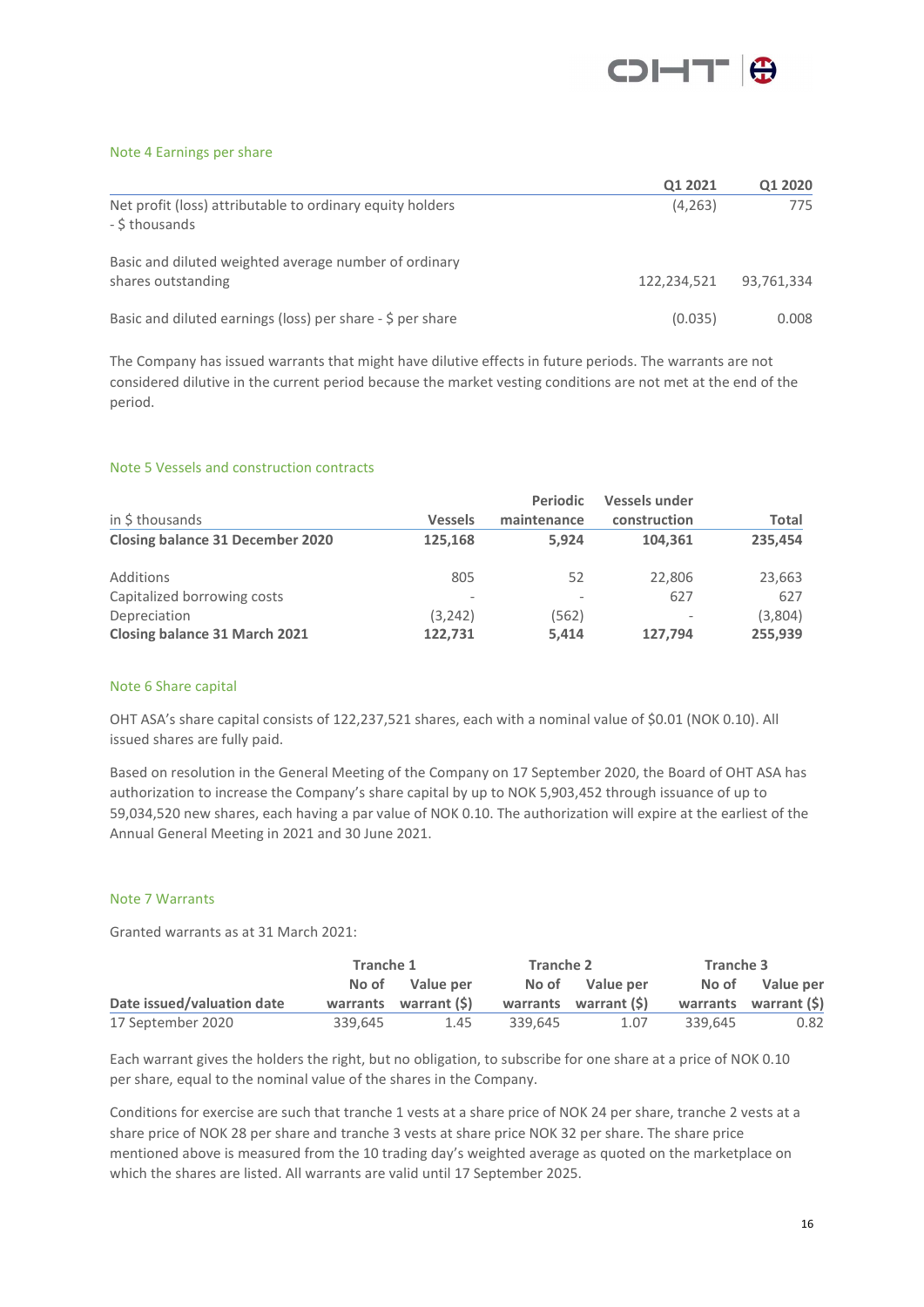

## Note 8 Interest-bearing debt

## Revolving credit facility

In December 2020 the Group entered into an agreement for a \$50 million revolving credit facility (RCF). The RCF has a three-year term, limit of \$50 million, with a step down to \$30 million in year 3. Offshore Heavy Transport AS, OHT Eagle AS, OHT Falcon AS, OHT Hawk AS, OHT Osprey AS, OHT Albatross AS and OHT Management AS are jointly and severally liable for the loan and the 5 vessels owned by these companies are pledged under the agreement. As at 31 March 2021 \$22.0 million was drawn on the facility. The loan has floating interest of LIBOR + 3.75% - 4.50%, depending on time remaining to maturity and outstanding loan amount.

| in \$ thousands                               |        | 31 March 2021 31 December 2020 |
|-----------------------------------------------|--------|--------------------------------|
| Outstanding loan amount                       | 22,000 |                                |
| Debt issuance cost                            | (578)  |                                |
| Debt to credit institutions at amortized cost | 21.422 |                                |

The following financial covenants exist under the loan agreement:

- Minimum consolidated liquidity shall at all times be the higher of (i) \$5,000,000 and (ii) 7.5% of total interest-bearing debt.
- Market value of the collateral vessels shall at all times be at least equal to 200% of the outstanding amount under the facility
- Consolidated working capital shall at all times be greater than zero
- Equity ratio shall at all times be at least 40%

The Group is not in breach with any of the financial covenants.

#### Financial lease liabilities

| in \$ thousands                |       | 31 March 2021 31 December 2020 |
|--------------------------------|-------|--------------------------------|
| Current lease liabilities      | 821   | 860                            |
| Non-current lease liabilities  | 2.492 | 2.587                          |
| <b>Total lease liabilities</b> | 3.313 | 3.447                          |

The leases do not have significant residual value guarantees. The leases do not contain restrictions on the Group's financing or dividend policy.

#### Prepaid revenues

Prepaid revenues not yet earned is reported as deferred revenue and classified as other current liabilities. When the prepaid revenue is for a period more than 12 months out in time such payments include a significant financing component and a calculated interest is recognized.

| in S thousands                                                  |        | 31 March 2021 31 December 2020 |
|-----------------------------------------------------------------|--------|--------------------------------|
| Prepaid revenues that include a significant financing component | 31.737 | 22.620                         |
| Accumulated interest                                            | 1.098  | 768                            |
| <b>Total recognized amount</b>                                  | 32.835 | 23.388                         |